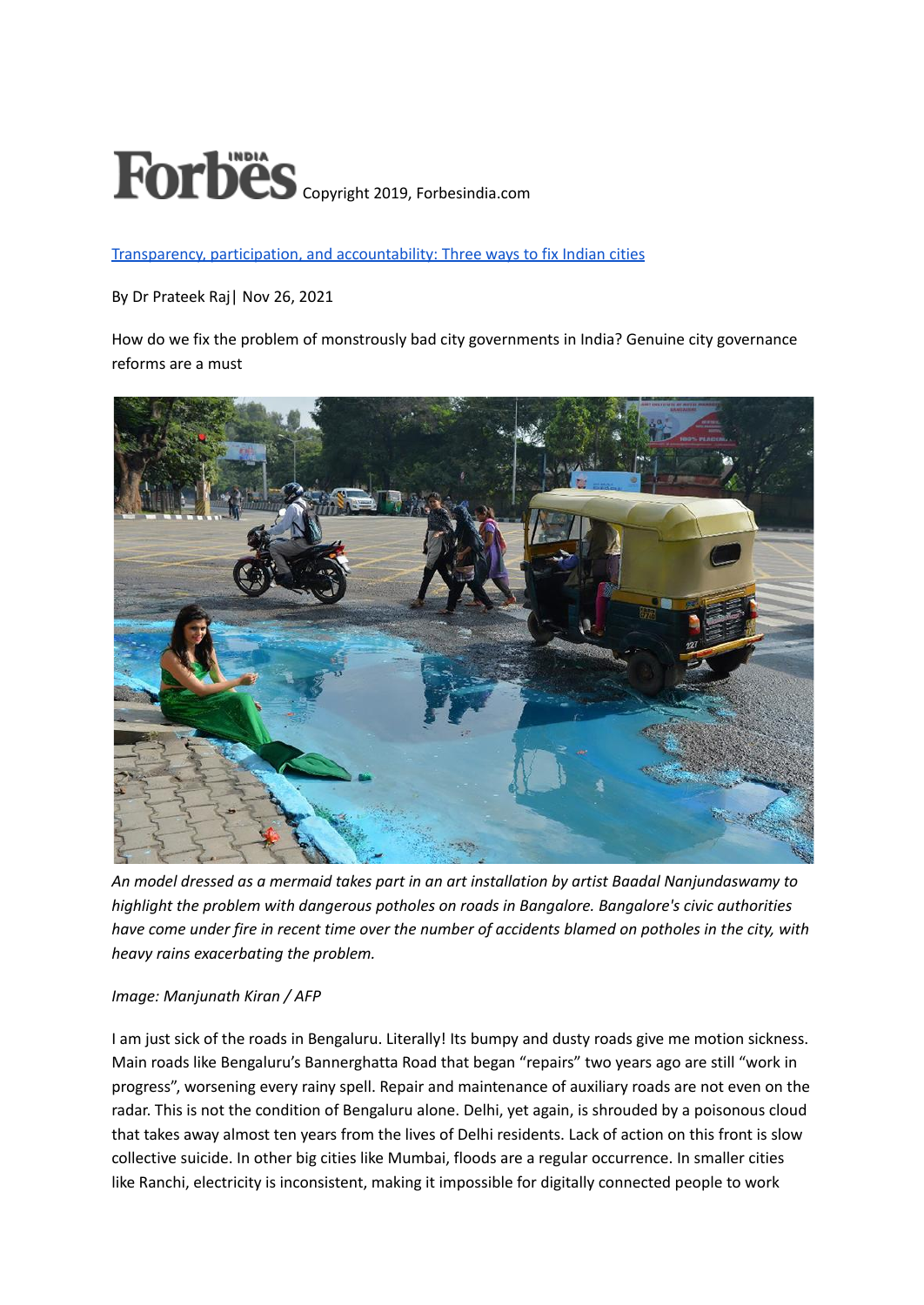there. For all the taxes collected, where do the funds go? They usually do not bring any visible benefits to people in tangible physical or social infrastructure. It does, however, fund a regal lifestyle of politicians and other government servants and also their monuments and advertising.

Why are Indian cities so bad? Indian cities have no [government—](https://www.forbesindia.com/article/iim-bangalore/is-governments-frenzy-for-worlds-largest-vaccination-programme-misplaced/65821/1)no accountable mayor, no empowered city council. The effective executive in power tends to be a chief minister tasked with running a province that rivals the size of many major countries. The welfare of cities is just one of the many concerns they address, which they delegate to a web of overlapping ministries and agencies with different figureheads. Usually, the delegation of accountability is not clear. Who is responsible if a road is not being repaired? The CM, the MP, the MLA, the Mayor, the minister of transport, some local transport bureaucrat, the DM? Even with 70 years of democracy, we still don't know.

The problem of governance in India is systemic. Indian democracy was not designed with cities in mind. While municipal and village governments were later created with devolution (like the 1993 reforms), the powers these local governments wield are largely ceremonial. We do not know who is the mayor of any of the big cities. [Delhi,](https://www.forbesindia.com/article/news-by-numbers/delhi-is-the-most-polluted-city-in-the-world-today/71561/1) which was evolving a system of local autonomy, has also been handcuffed in the past few years as the centre and the Delhi government jostle for power. There is an ever-greater trend towards centralisation, which is ironic for a country that claims to be the world's largest democracy. Even China, a ruthless autocracy by most standards, offers greater powers to its local governments and career progress avenues to local executives if they show impressive development in the cities.

How do we fix the problem of monstrously bad city [governments](https://www.forbesindia.com/article/great-lakes-institute-of-management/could-the-government-spend-more-during-the-lockdown/63783/1) in India? Genuine city governance reforms are a must. Almost all cities of the world have mayors who hold actual powers to tax, police and manage development projects. Indian cities also need local executives (e.g., mayors) who wield more powers—creating a third tier of recognisable governments, accountable for the running of their city. Such executive power should not be held by bureaucrats who get transferred every few years, as is the current system. They have no skin in the game. It is only effective local electoral democracy that can make politicians deliver. We have never had such a decentralised electoral system.

Such a devolved system of government is unlikely to come to fruition soon because of two reasons. Firstly, creating a new layer of power structure is a political quagmire. Will the Chief Ministers like to cede their power over their resourceful cities to some other mayor? It will create a rival power centre in the state. Similarly, will existing bureaucracy support such decentralisation given that elected city governments will erode power away from them? Due to such misaligned incentives, we rarely hear about city governance reforms. The call for it must come from the grassroots.

The second factor that limits city governance reforms is the genuine concern that decentralised governments without a disciplined bureaucratic backbone will be unwilling to defend the basic principles of the constitution, such as rights to local minority and marginalised groups. This was one of the reasons why BR Ambedkar was sceptical of Mahatma Gandhi's dream of designing India as a decentralised village republic. These concerns are genuine, which is why cities or urban clusters may be the appropriate unit for devolution. They are large enough to represent a diversity of voices at once while also having a supporting bureaucratic backbone to ensure adherence to constitutional values.